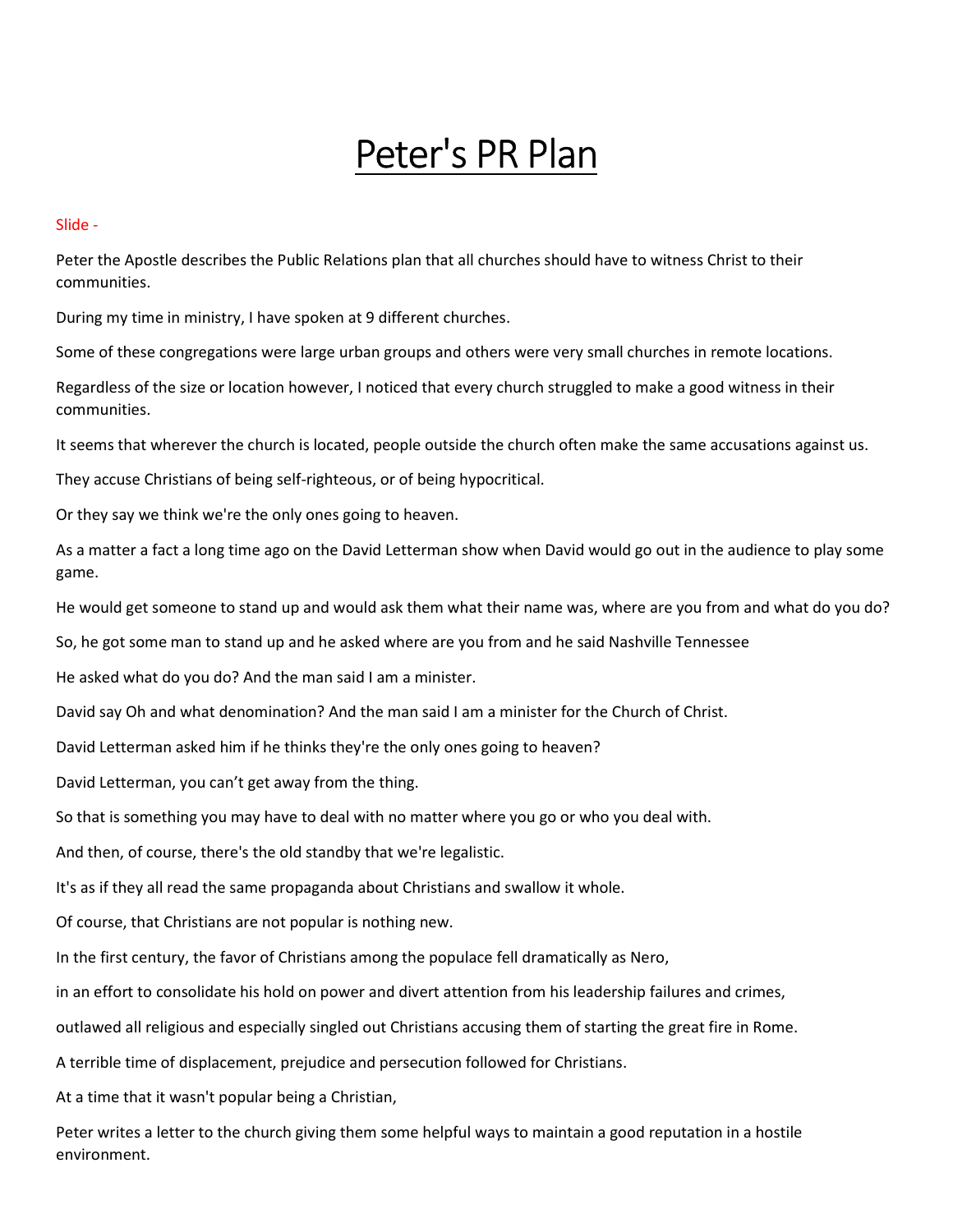We're not openly persecuted today, but in this postmodern era where religious people are seen as foolish, insignificant, marginal,

Peter's words provide a good public relations plan for the church to follow.

I'm persuaded that the art of public relations did not exist in Peter's day as it does today.

There were no "AD" men/women, no P.R. representatives for individuals or government officials.

But Peter's first letter contains a very definite strategy for the church in any age to establish and improve its image and reputation in the community that it is in.

We know that it works because the presence of the church within the Roman Empire grew so strong

despite persecution, despite prejudice that it survived the fall of the empire and thrives to this day,

stronger than the Roman empire ever was.

So, let's take a look at 1st Peter and the P.R. plan he provides to help churches impact their neighbors and their communities:

# Slide -Strategy #1 — Live Holy, Not "Holier Than Thou" Lives

# Living Before God Our Father

Slide -1 Peter 1:13-14 – Therefore, prepare your minds for action, keep sober in spirit, fix your hope completely on the grace to be brought to you at the revelation of Jesus Christ. As obedient children, do not be conformed to the former lusts which were yours in your ignorance,

Slide -15 but like the Holy One who called you, be holy yourselves also in all your behavior; because it is written, "You shall be holy, for I am holy.

Now go down to chapter 2

Slide -1 Peter 2:1-3 Therefore, putting aside all malice and all deceit and hypocrisy and envy and all slander, like newborn babies, long for the pure milk of the word, so that by it you may grow in respect to salvation, if you have tasted the kindness of the Lord.

Slide -1 Peter 2: 9-10 But you are a chosen race, a royal priesthood, a holy nation, a people for God's own possession, so that you may proclaim the excellencies of Him who has called you out of darkness into His marvelous light;

Slide -10 for you once were not a people, but now you are the people of God; you had not received mercy, but now you have received mercy.

The main accusation lodged against Christians is not about what we preach, it's about what we practice.

People are drawn by the forgiveness and hope offered by the gospel.

They are turned off by people who profess to be Christians but live in no better way than they themselves or even worse!

Image someone who confesses they are Christians and live in a way or a style that is worse.

Talk about bad PR in the community.

# So, there is no attraction because there is no proof that the faith actually impacts the ones who claim Christ.

Note that everything Peter mentions in this passage is something that is real and dynamic in a person's life,

It's not ceremonial or cerebral, it's real action.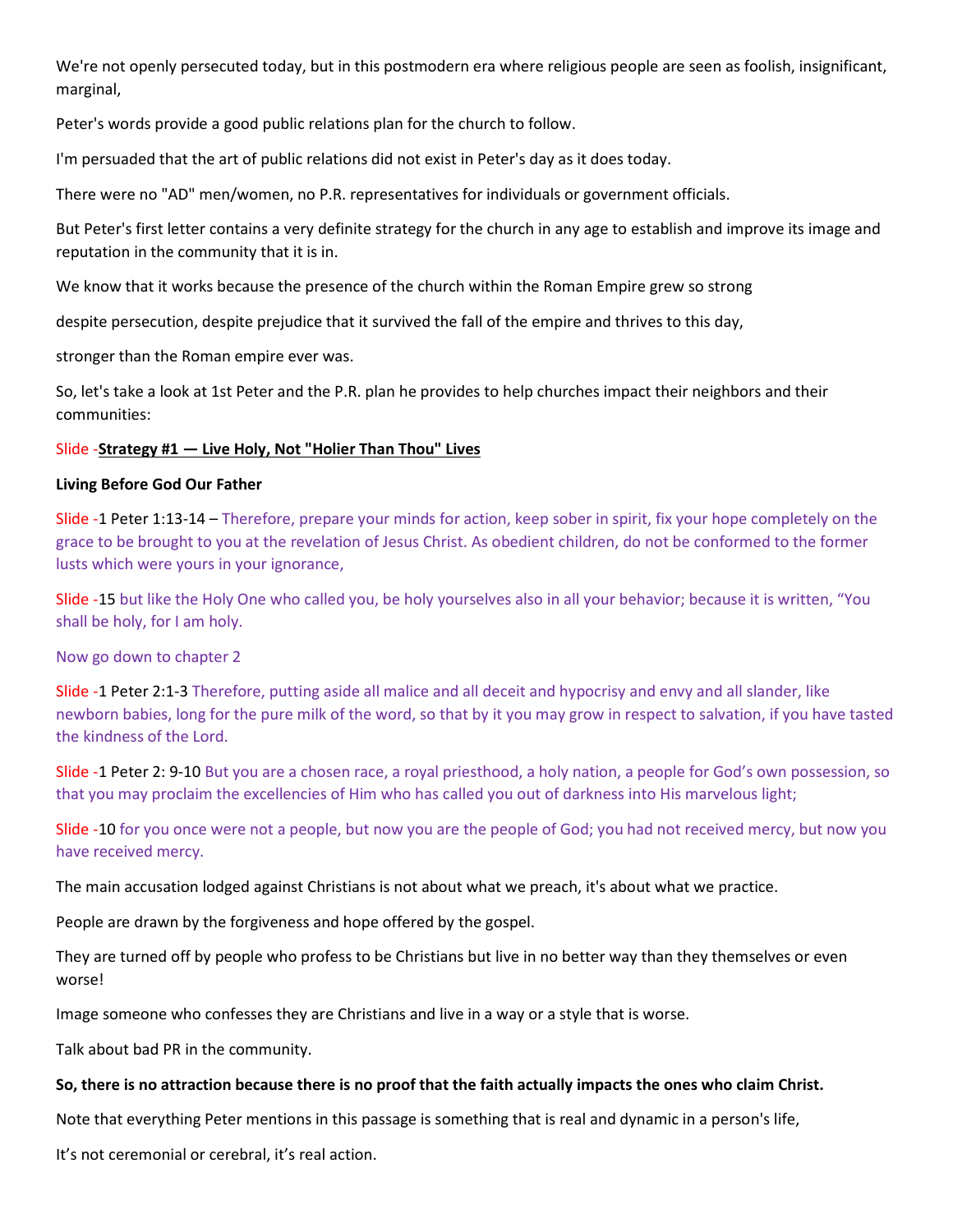Slide -Peter talks about Sobriety

Peter talks about Obedience

Peter talks about Holy behavior

No malice, envy, slander, sneakiness

People who actually see themselves as called by God to a different lifestyle described in the Bible as priests,

a nation of spiritual royalty, a people that know and act like they belong to God, personally.

## There is no faking a genuinely holy life.

It stands out from the crowd; It shines despite the darkness; It speaks without uttering a word.

## If we have to explain, excuse or defend our lifestyle, we lose any impact on those around us for Christ.

A genuinely holy life, however, immediately makes a statement and creates a positive effect no matter who we are or where we are.

## Slide -Strategy #2 — Practice Good Citizenship

As Christians we are good at pointing out the failures of godless leaders and worldly government policies, but our criticism is not what impresses others about us.

If there was ever a government easy to criticize and find fault with, the Roman government was it  $-$  brutal, godless, immoral, self-serving.

And they didn't care. They didn't care that they were that way. You either put up with it or we kill you.

But listen to what Peter says about a Christian attitude towards the "system" in which he lived.

Slide -1 Peter 2:13-25 Submit yourselves for the Lord's sake to every human institution, whether to a king as the one in authority, or to governors as sent by him for the punishment of evildoers and the praise of those who do right.

Slide -15 For such is the will of God that by doing right you may silence the ignorance of foolish men. Act as free men, and do not use your freedom as a covering for evil, but use it as bondslaves of God.

Slide -17 Honor all people, love the brotherhood, fear God, honor the king. Servants, be submissive to your masters with all respect, not only to those who are good and gentle, but also to those who are unreasonable.

Slide -19 For this finds favor, if for the sake of conscience toward God a person bears up under sorrows when suffering unjustly. For what credit is there if, when you sin and are harshly treated, you endure it with patience? But if when you do what is right and suffer for it you patiently endure it, this finds favor with God.

Slide -21 For you have been called for this purpose, since Christ also suffered for you, leaving you an example for you to follow in His steps, who committed no sin, nor was any deceit found in His mouth;

Slide -23 and while being reviled, He did not revile in return; while suffering, He uttered no threats, but kept entrusting Himself to Him who judges righteously; and He Himself bore our sins in His body on the cross, so that we might die to sin and live to righteousness; for by His wounds you were healed.

Slide -25 For you were continually straying like sheep, but now you have returned to the Shepherd and Guardian of your souls.

Everything about the government, the social system of slavery, the burden that all of this created for the Christian was unfair!

The Roman government was unfair, the system of slavery was unfair.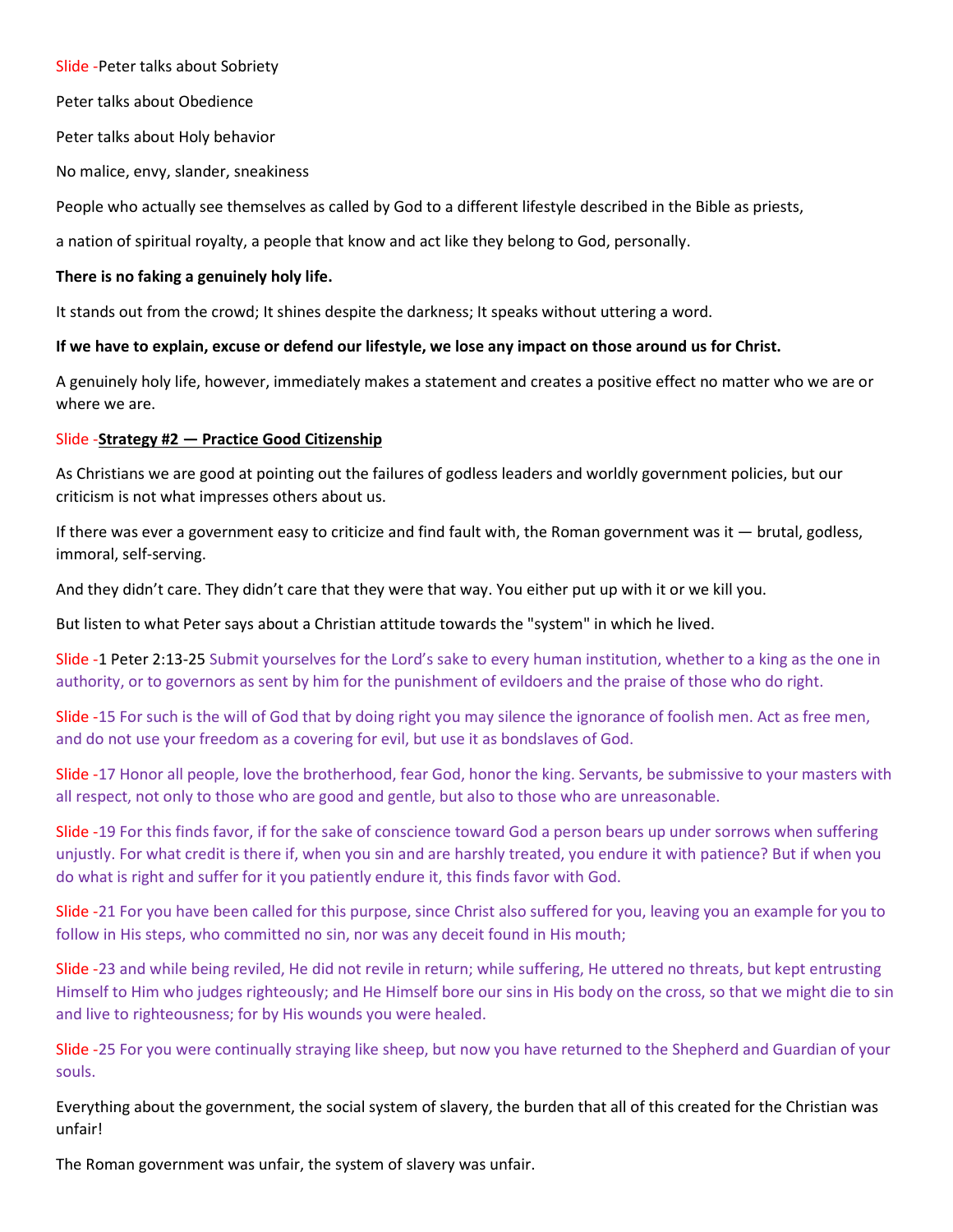But what does Peter tell these people about their situation?

Rebel, revolt, criticize?

No, he reminds them that regardless of the system under which they live,

## they are citizens of another place and subjects to another ruler whose leadership and example they follow.

As citizens of the kingdom, their conduct, their contribution, their calling is governed by a heavenly ruler

and their good conduct, sincere service, loyalty and devotion are a witness to the fact that they serve a much higher power than the earthly government that rules over their short time here.

Good Christians are good citizens who lead by example, service and involvement in the affairs of their nation,

not just criticism and self-imposed isolation.

Groups who stop paying taxes, hide out in the woods, and practice fake spirituality never impressed their fellow citizens about the power of God or the sincerity of their faith.

#### Slide -Strategy #3 - Love Your Own

Slide -1 Peter 3:1-9 In the same way, you wives, be submissive to your own husbands so that even if any of them are disobedient to the word, they may be won without a word by the behavior of their wives, as they observe your chaste and respectful behavior.

Slide -3 Your adornment must not be merely external—braiding the hair, and wearing gold jewelry, or putting on dresses; but let it be the hidden person of the heart, with the imperishable quality of a gentle and quiet spirit, which is precious in the sight of God.

Slide -5 For in this way in former times the holy women also, who hoped in God, used to adorn themselves, being submissive to their own husbands; just as Sarah obeyed Abraham, calling him lord, and you have become her children if you do what is right without being frightened by any fear.

Slide -7 You husbands in the same way, live with your wives in an understanding way, as with someone weaker, since she is a woman; and show her honor as a fellow heir of the grace of life, so that your prayers will not be hindered.

Slide -8 To sum up, all of you be harmonious, sympathetic, brotherly, kindhearted, and humble in spirit; not returning evil for evil or insult for insult, but giving a blessing instead; for you were called for the very purpose that you might inherit a blessing.

Few of us ever get the chance to be famous, or

Few of us ever get the chance get up to preach to great numbers, or

Few of us ever get the chance write a best-selling book promoting our Christian ideas.

Most of us lead ordinary lives out of the spotlight and the only people who notice us are our family, friends, co-workers, neighbors and church family.

Most of us have ordinary jobs and hobbies and so the thing that most people notice about us are the ordinary things in our lives like our families and how we treat them.

Your neighbor may not know what you think about the Trinity or the second coming of Jesus.

Your friends probably don't understand or care about the teachings in the Bible concerning the use of music in worship or how to choose elders.

#### But you know what?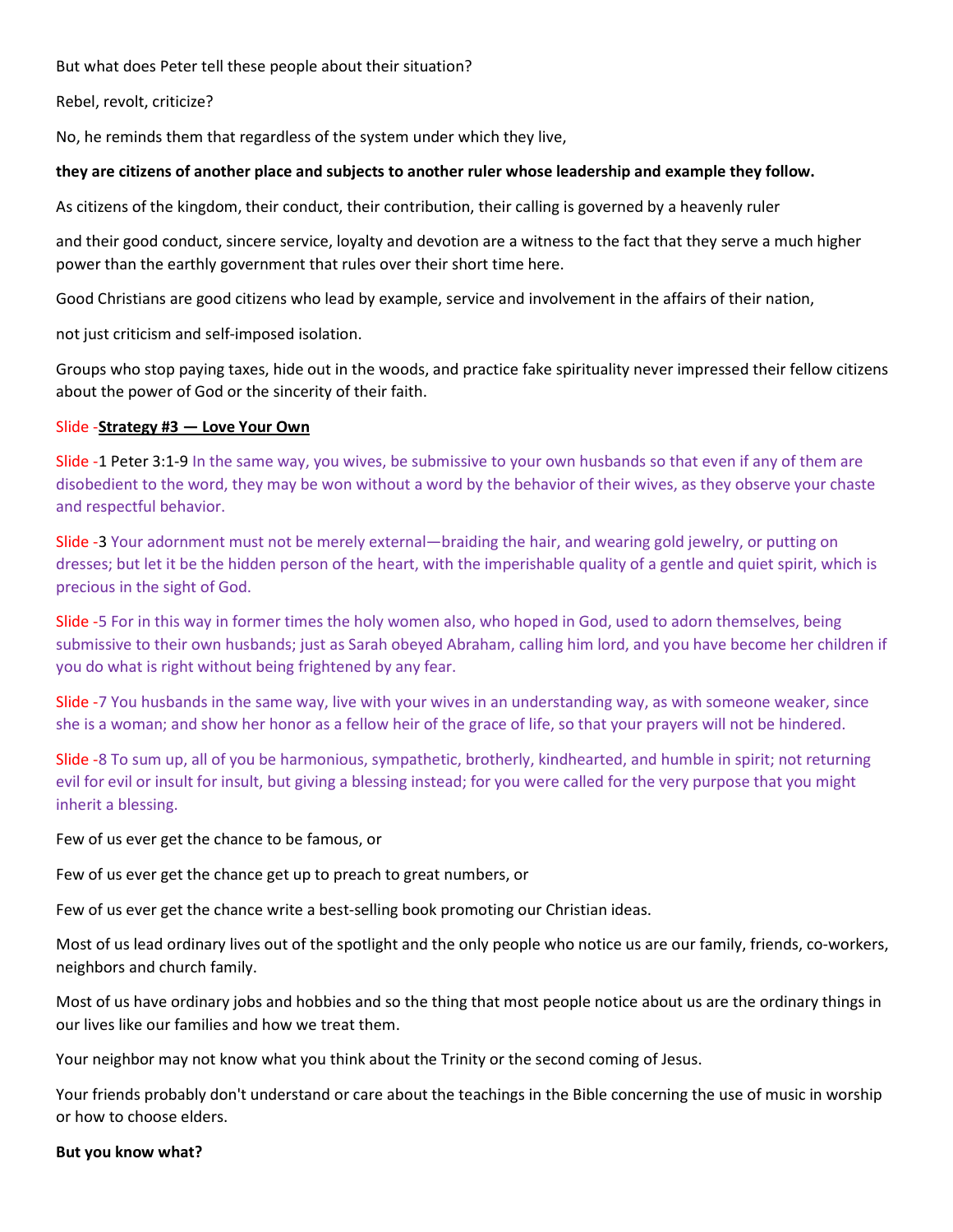They know how you treat your wife/husband/children/friends.

They know about your children and how you help or don't help your aging parents or sick sister-in-law.

In other words, the most frequent and dynamic advertising tool you have for your faith and this church is how you treat your family day in and day out.

Because that is what the world notices.

Slide -People are not impressed by your doctrine, they're impressed by how your doctrine affects your life in a situation they can relate to  $\rightarrow$  family life.

This is why the Bible makes how a man deals with his family the main criteria in judging his suitability for leadership in the church.

A happy, balanced, faithful family is the best way to promote the sincerity of effectiveness of your faith.

This is why Mormons make this the key idea in their TV commercials.

Their beliefs are strange and based on flimsy evidence so they appeal to the community by pointing to their strong family values and it works!

Why, because everybody can relate to family values.

For them, it may be a marketing approach, for us it has to be the actual way that we are in real life.

#### Slide -Strategy #4 — Suffer Patiently

We don't have time to read this long passage, but Peter summarizes the thought in 1 Peter 3: 13-16.

Slide -13 Who is there to harm you if you prove zealous for what is good? But even if you should suffer for the sake of righteousness, you are blessed. And do not fear their intimidation, and do not be troubled,

Slide -15 but sanctify Christ as Lord in your hearts, always being ready to make a defense to everyone who asks you to give an account for the hope that is in you, yet with gentleness and reverence;

Slide -16 and keep a good conscience so that in the thing in which you are slandered, those who revile your good behavior in Christ will be put to shame.

The early Christians were accused of all sorts of things in order to fuel the fire of their persecution.

They were accused of sedition, public mischief and secrecy.

Some said that they were cannibals (because they misunderstanding of the communion).

Peter tells them to continue doing good and living holy lives as their testimony of faithfulness so that their accusers would be ashamed of charging them with evil.

Today we're accused of being legalistic or hypocritical or concerned more with our internal disagreements and ceremonies than the plight of the poor and the need to evangelize the lost.

How do we answer such things?

We do it by:

Suffering patiently our own troubles and our own trials

Demonstrating our zeal to share the gospel

Being sensitive and open to sharing the love of God with those around us in need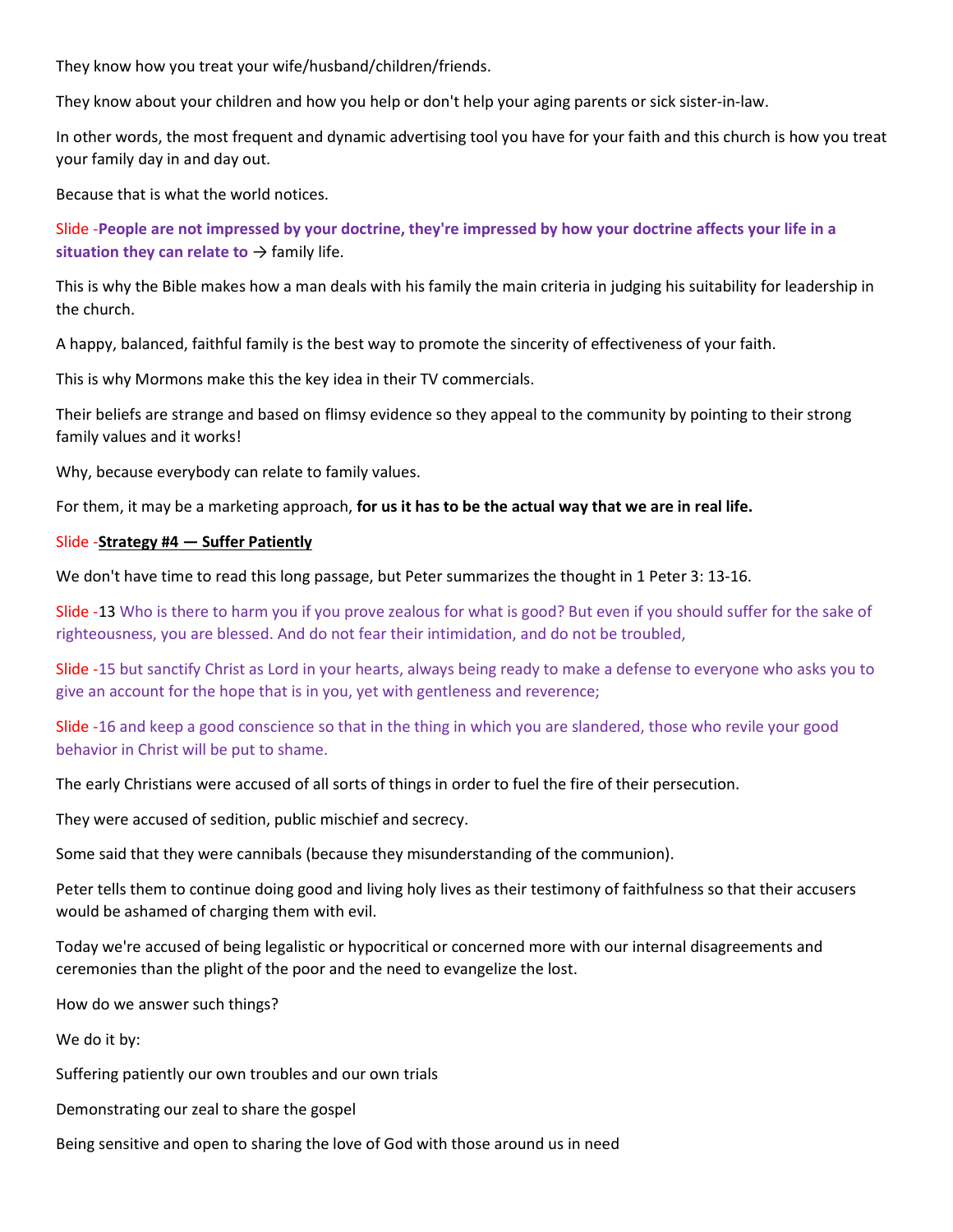Nothing has changed in 2000 years.

Christians are still alienated, maligned, and misunderstood by most people.

Slide -We need to remember that everyone in the world suffers, whether they have faith or not.

We generate the best P.R. when we demonstrate our attitude of faith and love and service despite the trials and sufferings we encounter.

This is what inspires non-believers.

## Slide -Strategy #5 — Be Faithful

Slide -1 Peter 5:1-11 Therefore, I exhort the elders among you, as your fellow elder and witness of the sufferings of Christ, and a partaker also of the glory that is to be revealed, shepherd the flock of God among you, exercising oversight not under compulsion, but voluntarily, according to the will of God; and not for sordid gain, but with eagerness;

Slide -3 nor yet as lording it over those allotted to your charge, but proving to be examples to the flock. And when the Chief Shepherd appears, you will receive the unfading crown of glory.

Slide -5 You younger men, likewise, be subject to your elders; and all of you, clothe yourselves with humility toward one another, for God is opposed to the proud, but gives grace to the humble.

Slide -6 Therefore humble yourselves under the mighty hand of God, that He may exalt you at the proper time, casting all your anxiety on Him, because He cares for you.

Slide -8 Be of sober spirit, be on the alert. Your adversary, the devil, prowls around like a roaring lion, seeking someone to devour. But resist him, firm in your faith, knowing that the same experiences of suffering are being accomplished by your brethren who are in the world.

Slide -10 After you have suffered for a little while, the God of all grace, who called you to His eternal glory in Christ, will Himself perfect, confirm, strengthen and establish you. To Him be dominion forever and ever. Amen.

Note Peter's final exhortation is to the elders and then to the flock they shepherd.

He tells the elders that if they are not faithful themselves in their leadership,

they jeopardize the safety of the flock.

You see:

The flock belongs to the shepherds. They are responsible for it, no one else.

Ministers, deacons, teachers help the elders, but in the end, they will be held accountable by God, no one else.

If the sheep are weak and directionless, the first place to look is to the shepherds,

if they are conducting themselves and serving as they should.

He then speaks to the congregation and says that they are faithful to Christ in the way they are in submission to their shepherds.

Shepherds need to be faithful in their leadership, and the flock needs to be faithful in following the lead of the shepherds.

Faithfulness and humility is required by both groups because Satan devours the proud:

Elders who crave power, control, prestige will be destroyed by their own pride.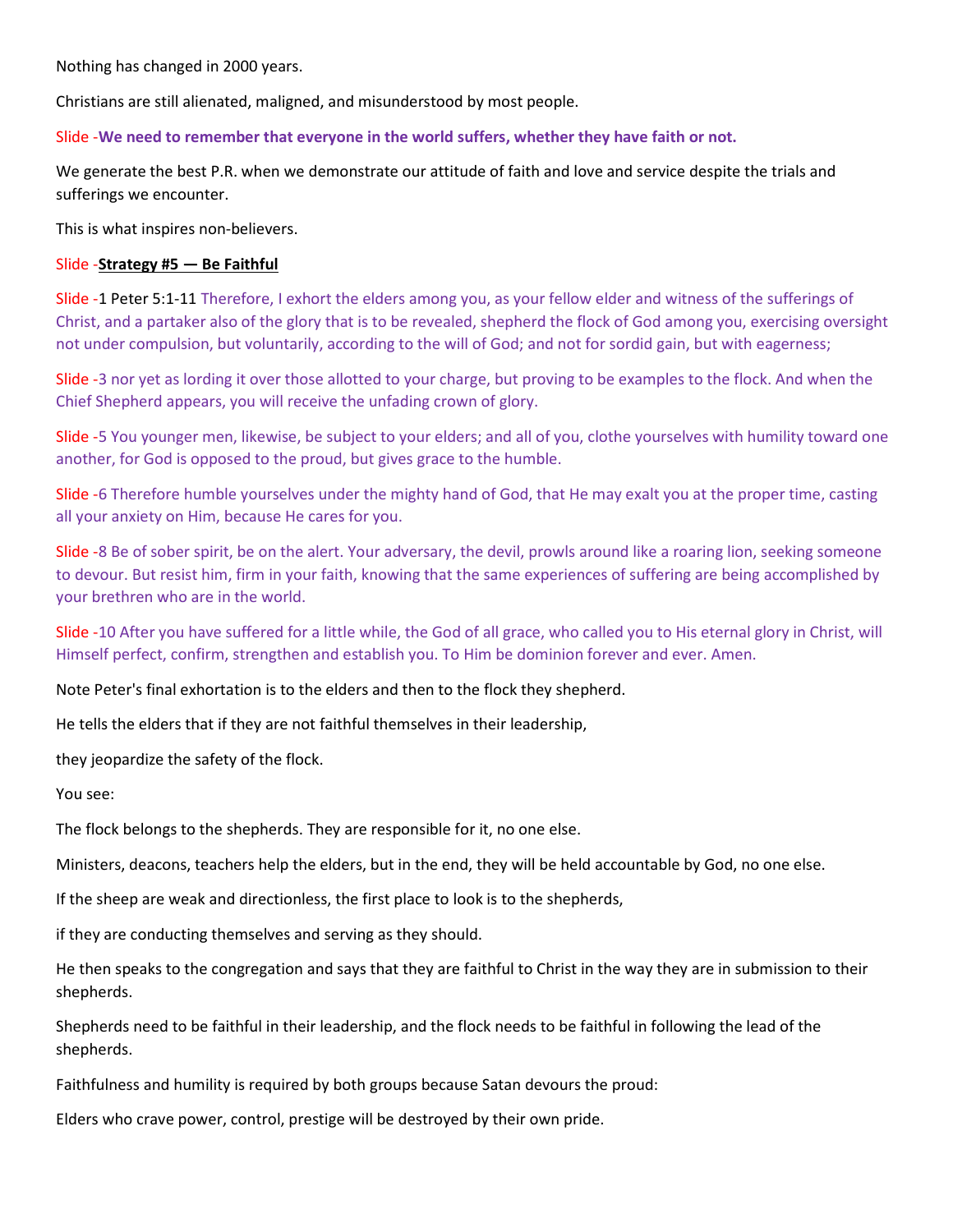Saints who are too proud to submit to the word, to the Spirit or to the leaders God has placed over them will wreck their faith and create division in the church.

No one is impacted by lukewarm Christians, and no one is inspired by leaders who are too proud or worried or tangled up in worldly pursuits to lead properly.

Slide -Brothers and sisters, disbelievers are not impressed with a faith that we are not willing to sacrifice ourselves for!

Summary

Every church, no matter how big or small has similar problems and challenges:

Wanting to grow

Making budget

Dealing with discouragement, apathy, division

What's different about congregations is how they deal with these things.

Some throw up their hands and quit and simply go through the motions on Sunday/Wednesday church.

Others throw away the best parts of their heritage and try new doctrines, new religious styles in an effort to infuse some life into the body.

And some, hopefully, go back to God's word and re-read carefully what the Spirit teaches and directs churches to do in times like these, for problems and challenges like these.

Peter tells this church that is tired, discouraged, afraid and disillusioned that they must take the spiritual "offensive" and lays out a plan that will keep them motivated and viable during a difficult period.

And this same plan I offer to you brethren as an invitation for you to respond to this morning.

Peter's plan, and my invitation are one and the same to all who are (really) listening to the message this day:

Invitation #1 Renew your commitment to holy living.

No church program or project can replace the holy and pure lives of members witnessed by the world.

Invitation #2 Practice good citizenship.

We're not of the world but while we're in it, we have to try to make it a better place to live.

Invitation #3 Make sure you're loving your family.

Your spouse and family are the first witnesses called to prove if you are a true Christian or not.

Invitation #4 Learn to suffer Patiently.

That you do not abandon your attitude of kindness and mercy and hope while you suffer, shows that Christ truly lives in you.

Remember, everybody suffers. Some do it more like Christ than others.

Invitation #5 Keep the faith.

It's easy to slack-off, grumble or quit.

God needs people who will hang in there no matter what,